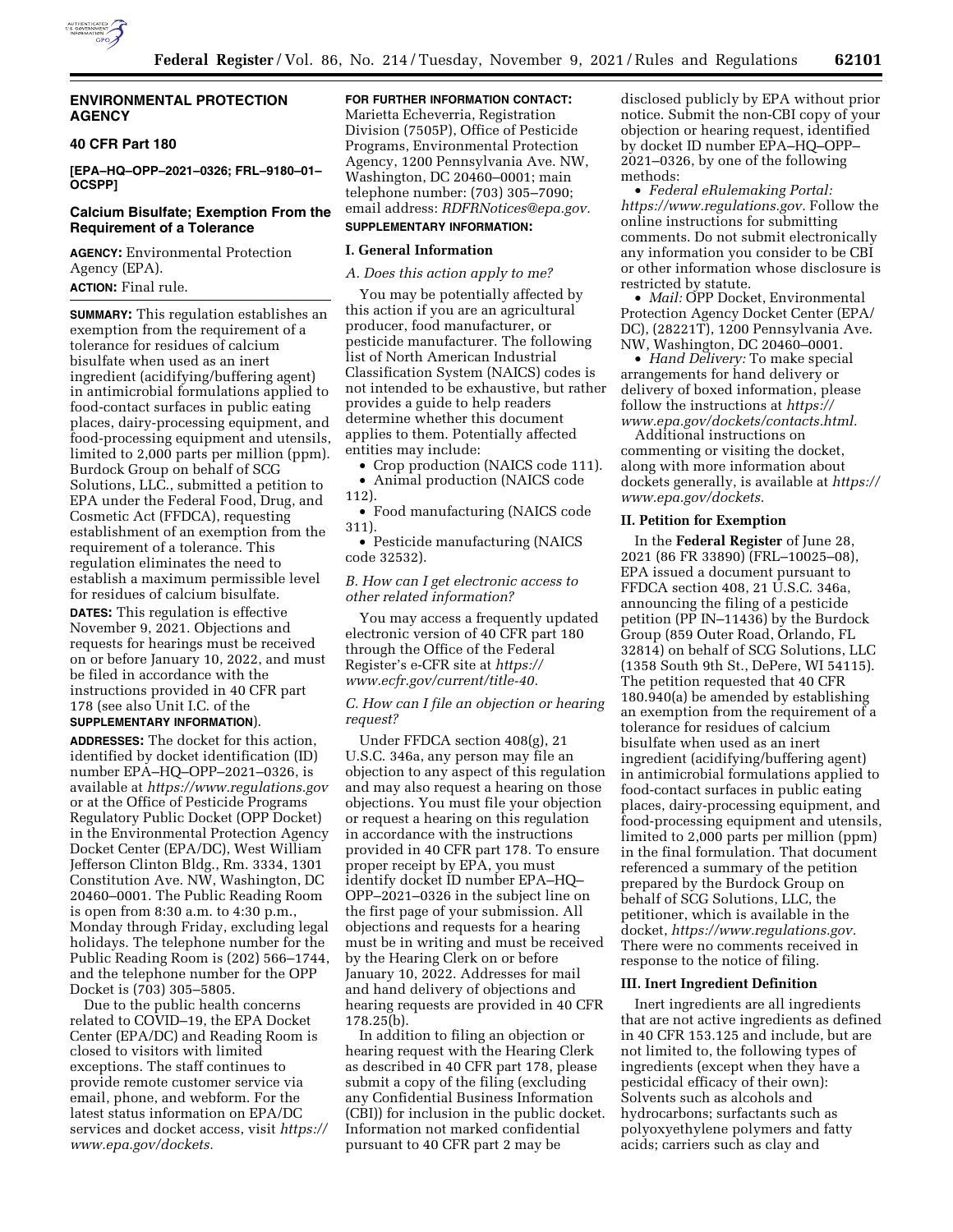diatomaceous earth; thickeners such as carrageenan and modified cellulose; wetting, spreading, and dispersing agents; propellants in aerosol dispensers; microencapsulating agents; and emulsifiers. The term ''inert'' is not intended to imply nontoxicity; the ingredient may or may not be chemically active. Generally, EPA has exempted inert ingredients from the requirement of a tolerance based on the low toxicity of the individual inert ingredients.

# **IV. Aggregate Risk Assessment and Determination of Safety**

Section 408(c)(2)(A)(i) of FFDCA allows EPA to establish an exemption from the requirement for a tolerance (the legal limit for a pesticide chemical residue in or on a food) only if EPA determines that the tolerance is ''safe.'' Section 408(b)(2)(A)(ii) of FFDCA defines ''safe'' to mean that ''there is a reasonable certainty that no harm will result from aggregate exposure to the pesticide chemical residue, including all anticipated dietary exposures and all other exposures for which there is reliable information.'' This includes exposure through drinking water and in residential settings but does not include occupational exposure. Section  $408(\overline{\text{b}})(2)(\text{C})$  of FFDCA requires EPA to give special consideration to exposure of infants and children to the pesticide chemical residue in establishing a tolerance and to ''ensure that there is a reasonable certainty that no harm will result to infants and children from aggregate exposure to the pesticide chemical residue. . . .''

EPA establishes exemptions from the requirement of a tolerance only in those cases where it can be clearly demonstrated that the risks from aggregate exposure to pesticide chemical residues under reasonably foreseeable circumstances will pose no appreciable risks to human health. In order to determine the risks from aggregate exposure to pesticide inert ingredients, the Agency considers the toxicity of the inert in conjunction with possible exposure to residues of the inert ingredient through food, drinking water, and through other exposures that occur as a result of pesticide use in residential settings. If EPA is able to determine that a finite tolerance is not necessary to ensure that there is a reasonable certainty that no harm will result from aggregate exposure to the inert ingredient, an exemption from the requirement of a tolerance may be established.

Consistent with FFDCA section  $408(c)(2)(A)$ , and the factors specified in FFDCA section 408(c)(2)(B), EPA has

reviewed the available scientific data and other relevant information in support of this action. EPA has sufficient data to assess the hazards of and to make a determination on aggregate exposure for calcium bisulfate including exposure resulting from the exemption established by this action. EPA's assessment of exposures and risks associated with calcium bisulfate follows.

#### *A. Toxicological Profile*

EPA has evaluated the available toxicity data and considered their validity, completeness, and reliability as well as the relationship of the results of the studies to human risk. EPA has also considered available information concerning the variability of the sensitivities of major identifiable subgroups of consumers, including infants and children. Specific information on the studies received and the nature of the adverse effects caused by calcium bisulfate as well as the noobserved-adverse-effect-level (NOAEL) and the lowest-observed-adverse-effectlevel (LOAEL) from the toxicity studies can be found at *[https://](https://www.regulations.gov) [www.regulations.gov](https://www.regulations.gov)* in the document ''Calcium Bisulfate; Human Health Risk Assessment and Ecological Effects Assessment to Support Proposed Exemption from the Requirement of a Tolerance When Used as an Inert Ingredient in Pesticide Formulations'' in docket ID number EPA–HQ–OPP–2021– 0326.

Calcium bisulfate readily dissociates to the bisulfate anion and the respective calcium cation. Similarly, sodium bisulfate readily dissociates to the bisulfate anion and the sodium cation. Since the bisulfate anion is converted to sulfate in aqueous solution, toxicology studies for sodium sulfate are generally considered relevant for sodium bisulfate and calcium bisulfate. Therefore, toxicity data on sodium sulfate are used as surrogate data for calcium bisulfate.

The acute oral and dermal toxicity of calcium bisulfate is low in rats. It is slightly irritating to the rabbit skin. It is expected to be mildly irritating to the eyes.

Based on the toxicity database for sodium sulfate, no toxicity is observed in a 30-day oral toxicity study and developmental study in rats at >2,000 mg/kg/day. No toxicity and no tumors are seen in a 27 and 44-week oral toxicity study in rats up to 400 mg/kg/ day, the highest dose tested. No mutagenicity is seen in the Ames test.

Neurotoxicity and immunotoxicity toxicity studies are not available for review. However, no evidence of

neurotoxicity or immunotoxicity is seen in the available studies.

Calcium bisulfate is expected to readily undergo hydrolysis and dissociate to calcium ions and sulfate ions in the body. Sulfate anions are excreted mainly in the urine.

## *B. Toxicological Points of Departure/ Levels of Concern*

The available toxicity studies indicate that calcium bisulfate has a very low overall toxicity. No toxicity was observed in any of the available studies. In the 30-day oral and the developmental toxicity studies with the calcium bisulfate surrogate (sodium sulfate), no toxicity is seen at >2,000 mg/kg/day which is well above the limit dose of 1,000 mg/kg/day. In addition, calcium bisulfate readily dissociates to the bisulfate anion and the calcium cation. Bisulfate/sulfate anion is a naturally occurring constituent in many food substances as well as an essential component in a large number of mammalian (human) metabolic processes. The sulfate anion is a normal constituent in the body, predominantly resulting from the body's metabolism of sulfur-containing food sources such as foods containing the essential amino acids cysteine and methionine. Sulfate anions are vital components in a number of human biosynthetic pathways such as cartilage production and the formation of pancreatic digestive enzymes. Also, the sulfate anion is an important conjugate in the Phase II conjugation/elimination of oxidized (OH) aromatic ring metabolites and for hydroxyl steroid hormones. The Agency did not identify an endpoint of concern for risk assessment purposes because no signs of toxicity were observed, and calcium and sulfate ions are present ubiquitously in the human body. Since no endpoint of concern was identified for the acute and chronic dietary exposure assessment and short and intermediate dermal and inhalation exposure, a quantitative risk assessment for calcium bisulfate is not necessary.

### *C. Exposure Assessment*

1. *Dietary exposure from food and feed uses.* In evaluating dietary exposure to calcium bisulfate, EPA considered exposure under the proposed exemption from the requirement of a tolerance. EPA assessed dietary exposures from calcium bisulfate in food as follows:

Dietary exposure (food and drinking water) to calcium bisulfate may occur following ingestion of foods with residues from their use in accordance with this exemption. However, a quantitative dietary exposure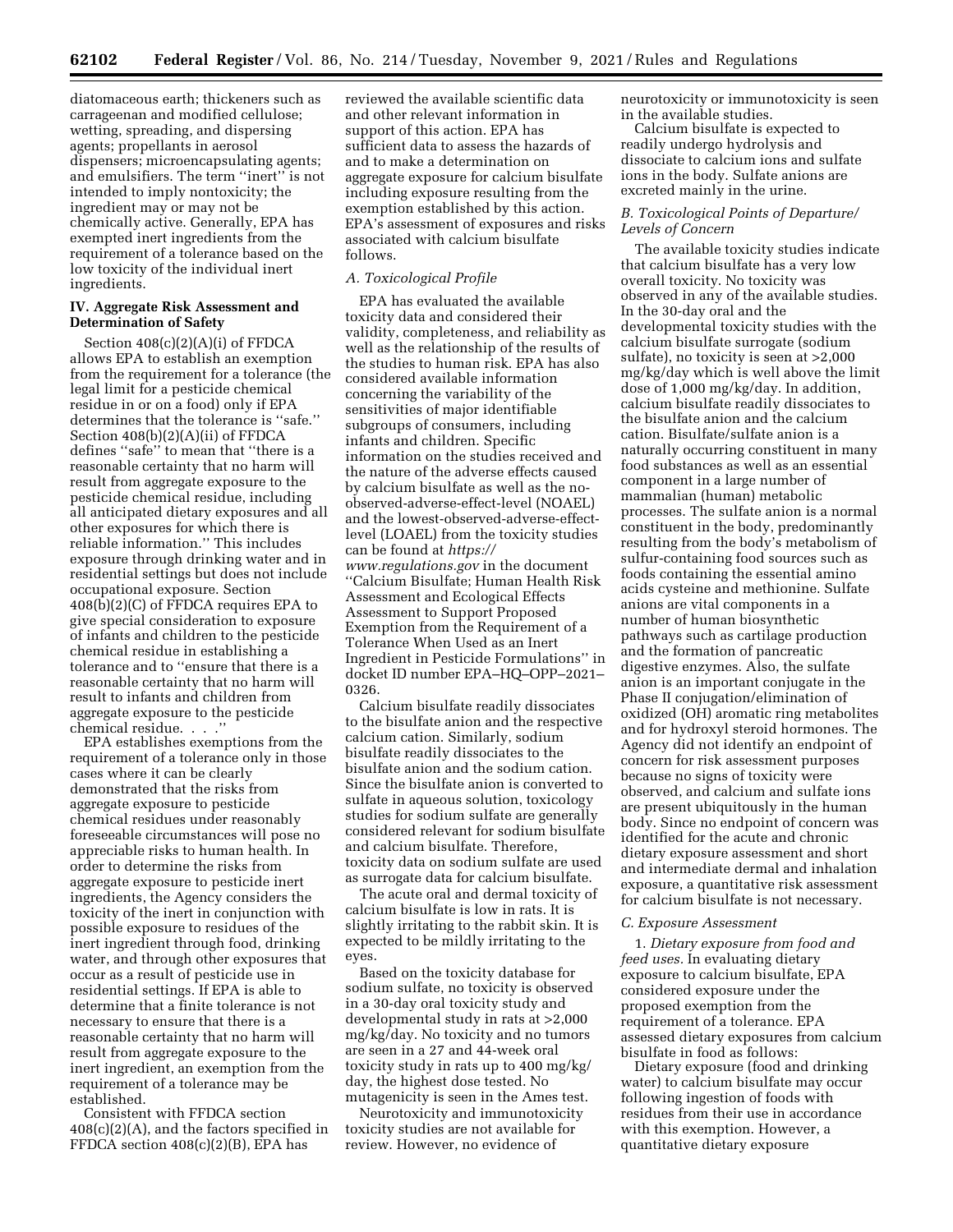assessment was not conducted and is not necessary since a toxicological endpoint for risk assessment was not identified.

2. *From non-dietary exposure.* The term ''residential exposure'' is used in this document to refer to nonoccupational, non-dietary exposure (*e.g.,* textiles (clothing and diapers), carpets, swimming pools, and hard surface disinfection on walls, floors, tables).

Calcium bisulfate may be used in pesticide products and non-pesticide products that may be used in and around the home. Based on the discussion above regarding the low toxicity of the calcium bisulfate, a quantitative residential exposure assessment was not conducted and is not necessary.

3. *Cumulative effects from substances with a common mechanism of toxicity.*  Section 408(b)(2)(D)(v) of FFDCA requires that, when considering whether to establish, modify, or revoke a tolerance, the Agency consider ''available information'' concerning the cumulative effects of a particular pesticide's residues and ''other substances that have a common mechanism of toxicity.''

Based on the lack of toxicity in the available data, calcium bisulfate and its metabolites are not expected to share a common mechanism of toxicity with other chemicals. For the purposes of this action, therefore, EPA has assumed that calcium bisulfate do not have a common mechanism of toxicity with other substances.

## *D. Safety Factor for Infants and Children*

Section 408(b)(2)(C) of the FFDCA requires EPA to retain an additional tenfold margin of safety in the case of threshold effects to ensure that there is a reasonable certainty that no harm will result to infants and children from aggregate exposure to the pesticide chemical residue. Based on the lack of threshold effects, EPA has not identified any toxicological endpoints of concern and is conducting a qualitative assessment of calcium bisulfate. The qualitative assessment does not use safety factors for assessing risk, and no additional safety factor is needed for assessing risk to infants and children.

## *E. Aggregate Risks and Determination of Safety*

Taking into consideration all available information on calcium bisulfate, EPA has determined that there is a reasonable certainty that no harm to the general population or any population subgroup, including infants and

children, will result from aggregate exposure to calcium bisulfate residues. Therefore, the establishment of exemptions from the requirement of a tolerance under 40 CFR 180.940(a) for residues of calcium bisulfate when used as an inert ingredient in antimicrobial pesticide formulations applied to foodcontact surfaces in public eating places, dairy-processing equipment, and foodprocessing equipment and utensils at a maximum end-use concentration of 2,000 ppm is safe under FFDCA section 408.

## **V. Other Considerations**

#### *Analytical Enforcement Methodology*

An analytical method is not required for enforcement purposes since the Agency is not establishing a numerical tolerance for residues of calcium bisulfate in or on any food commodities. EPA is establishing a limitation on the amount of calcium bisulfate that may be used in pesticide formulations. This limitation will be enforced through the pesticide registration process under the Federal Insecticide, Fungicide, and Rodenticide Act (''FIFRA''), 7 U.S.C. 136 *et seq.* EPA will not register any pesticide formulation for food use that exceeds 2,000 ppm calcium bisulfate in the final pesticide formulation.

#### **VI. Conclusions**

Therefore, an exemption from the requirement of a tolerance is established under 40 CFR 180. 940(a) for calcium bisulfate when used as an inert ingredient (acidifying/buffering agent) in antimicrobial formulations applied to food-contact surfaces in public eating places, dairy-processing equipment, and food-processing equipment and utensils under 40 CFR 180.940(a), limited to 2,000 ppm in the final formulation.

# **VII. Statutory and Executive Order Reviews**

This action establishes a tolerance exemption under FFDCA section 408(d) in response to a petition submitted to the Agency. The Office of Management and Budget (OMB) has exempted these types of actions from review under Executive Order 12866, entitled ''Regulatory Planning and Review'' (58 FR 51735, October 4, 1993). Because this action has been exempted from review under Executive Order 12866, this action is not subject to Executive Order 13211, entitled ''Actions Concerning Regulations That Significantly Affect Energy Supply, Distribution, or Use'' (66 FR 28355, May 22, 2001) or Executive Order 13045, entitled ''Protection of Children from Environmental Health Risks and Safety

Risks'' (62 FR 19885, April 23, 1997). This action does not contain any information collections subject to OMB approval under the Paperwork Reduction Act (PRA) (44 U.S.C. 3501 *et seq.*), nor does it require any special considerations under Executive Order 12898, entitled ''Federal Actions to Address Environmental Justice in Minority Populations and Low-Income Populations'' (59 FR 7629, February 16, 1994).

Since tolerances and exemptions that are established on the basis of a petition under FFDCA section 408(d), such as the tolerance exemption in this final rule, do not require the issuance of a proposed rule, the requirements of the Regulatory Flexibility Act (RFA) (5 U.S.C. 601 *et seq.*), do not apply.

This action directly regulates growers, food processors, food handlers, and food retailers, not States or Tribes, nor does this action alter the relationships or distribution of power and responsibilities established by Congress in the preemption provisions of FFDCA section  $408(n)(4)$ . As such, the Agency has determined that this action will not have a substantial direct effect on States or Tribal Governments, on the relationship between the National Government and the States or Tribal Governments, or on the distribution of power and responsibilities among the various levels of government or between the Federal Government and Indian Tribes. Thus, the Agency has determined that Executive Order 13132, entitled ''Federalism'' (64 FR 43255, August 10, 1999) and Executive Order 13175, entitled ''Consultation and Coordination with Indian Tribal Governments'' (65 FR 67249, November 9, 2000) do not apply to this action. In addition, this action does not impose any enforceable duty or contain any unfunded mandate as described under Title II of the Unfunded Mandates Reform Act (UMRA) (2 U.S.C. 1501 *et seq.*).

This action does not involve any technical standards that would require Agency consideration of voluntary consensus standards pursuant to section 12(d) of the National Technology Transfer and Advancement Act (NTTAA) (15 U.S.C. 272 note).

#### **VIII. Congressional Review Act**

Pursuant to the Congressional Review Act (5 U.S.C. 801 *et seq.*), EPA will submit a report containing this rule and other required information to the U.S. Senate, the U.S. House of Representatives, and the Comptroller General of the United States prior to publication of the rule in the **Federal**